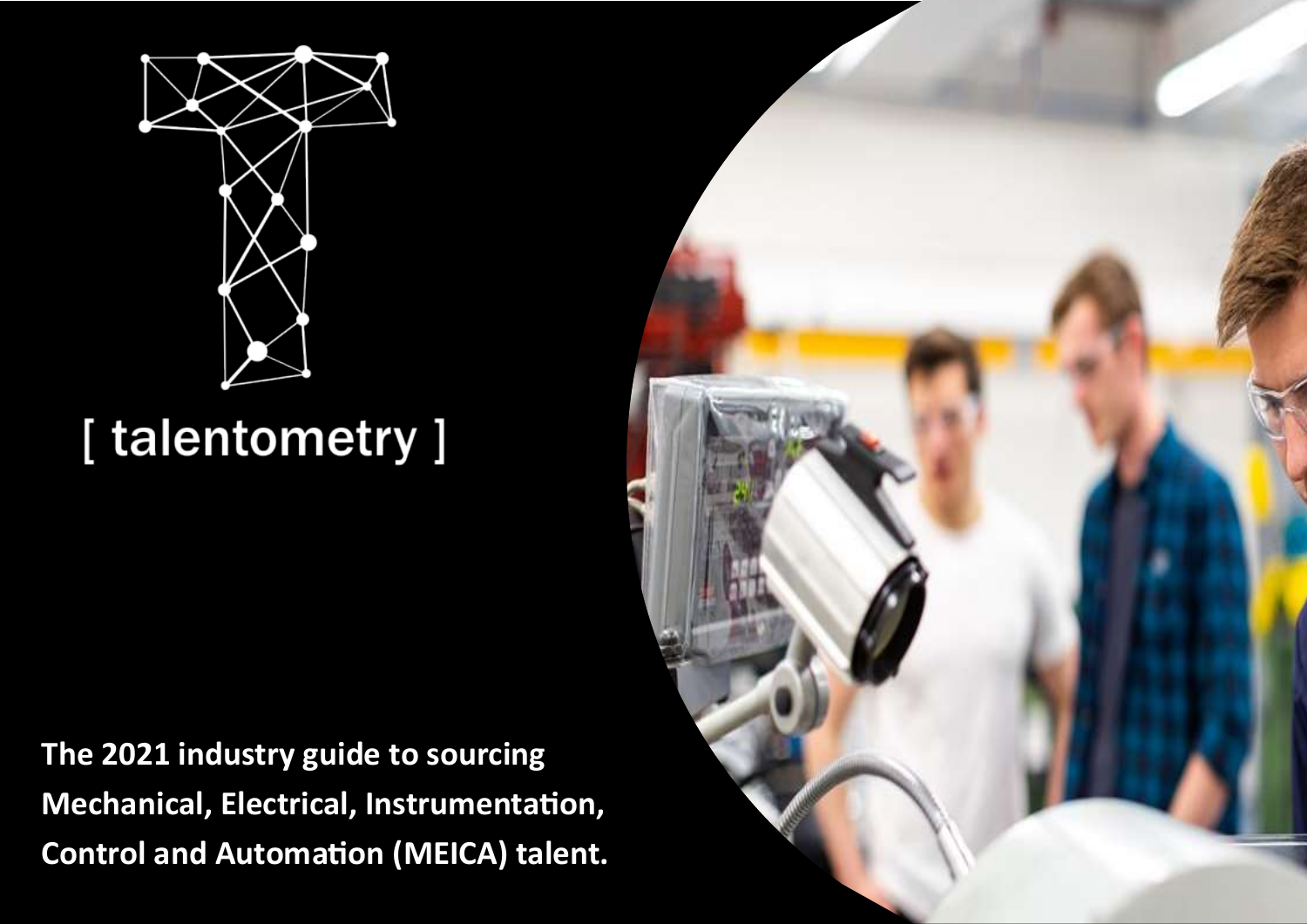## **Contents**

| <b>Introduction</b>                           |
|-----------------------------------------------|
| Two ways you can solve your talent shortage.  |
| What does good recruitment even look like?    |
| I don't have time to think about Diversity.   |
| What are MEICA engineers looking for now?     |
| What is the ideal MEICA candidate experience? |
| <b>About Talentometry</b>                     |



**3**

**4**

**5**

**6**

**7**

**8**

**9**

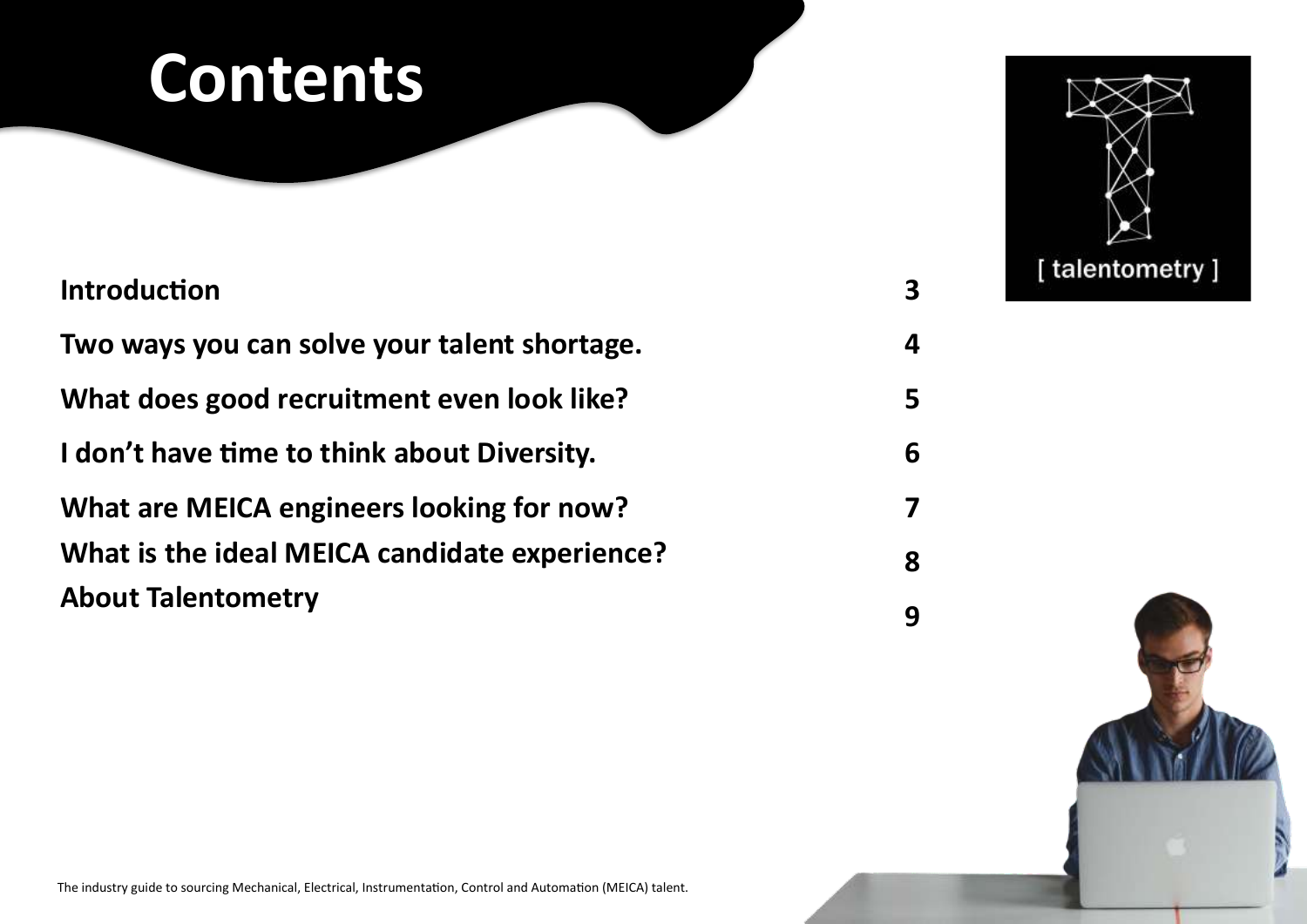# **Introduction**

COVID-19 and Brexit have forced many of the organisations that operate Mechanical, Electrical, Instrumentation, Control and Automation (MEICA) services to rethink their hiring processes.

Candidate shortages in our industries have always existed but these new challenges now require business leaders to reassess the way they are sourcing and retaining talented people.

High-performing employees with a wealth of technical project knowledge are what drive MEICA business to succeed. You're missing out on the best candidates if potential team members don't tangibly feel some of the qualities outlined in this eBook in the initial approach, the pre-interview, interview, offer negotiation, and on-boarding process.

As experts in MEICA recruitment, we have produced this guide to help you attract the best candidates and efficiently deploy talent across your organisation.



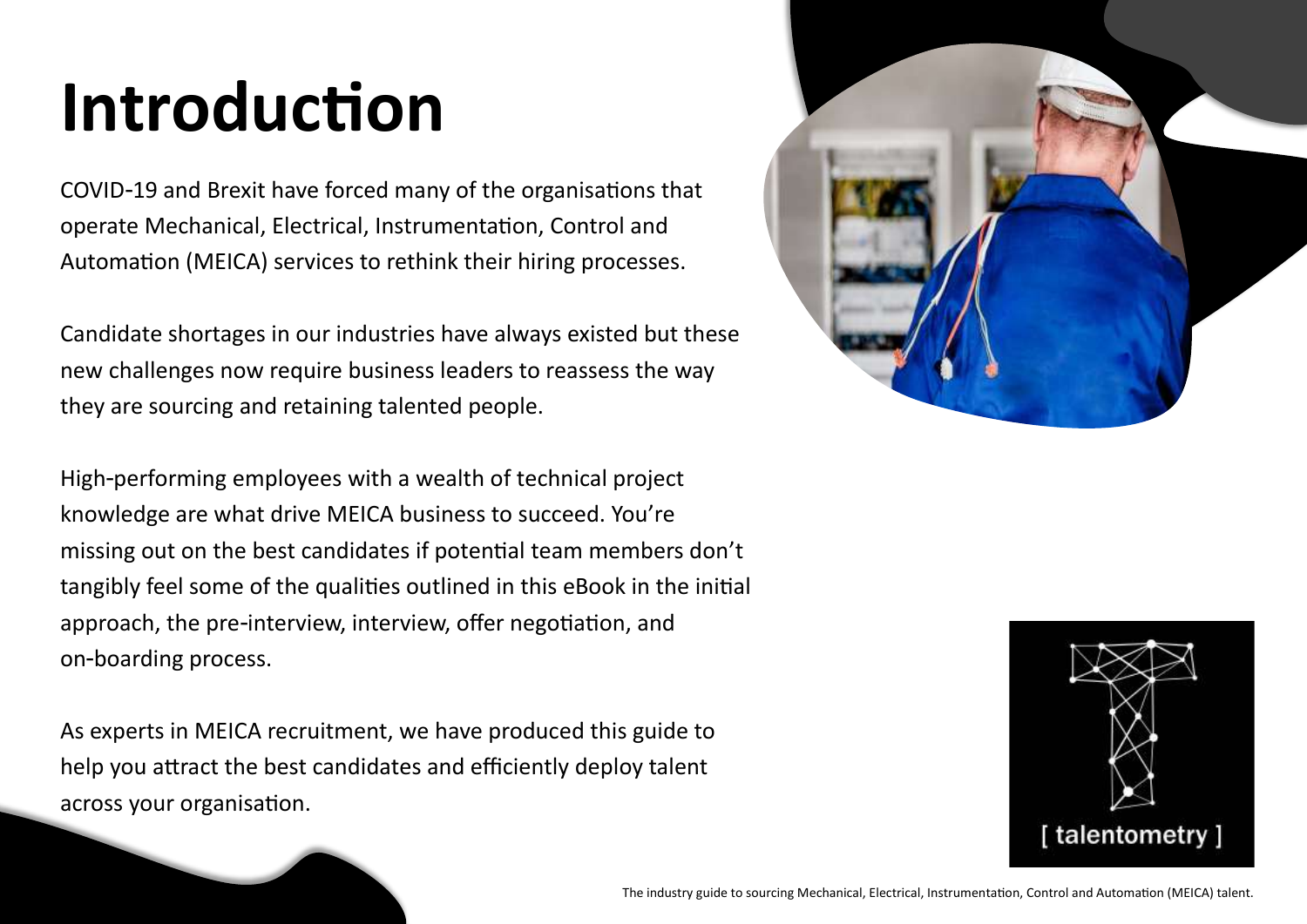## **Two ways you can solve your talent shortage.**

Engineering business across the UK are rethinking how to recruit and retain talent in the wake of talent shortages.

There are a number of areas where businesses can alleviate the burden, improve their recruitment efforts and address the shortage internally.

What are they?

Succession planning and developing internal talent. We conduct a deep dive pre-interview with every

candidate we represent. From that data we know that last year 82% of the engineers that moved jobs through Talentometry did so either to progress their career or for better opportunities to progress.

Companies can retain talent by investing in L&D and mapping their organizations to create a wide range of progression pathways.

#### Partner with a specialist

In an even tighter talent market, speed and precision is key. Talentometry work with control system integrators, engineering consultancies and MEICA main contractors we are uniquely placed to understand the nuances that come with each role and organization within our industry.

In a market where fewer than 20 people might exist in a region with the skills you need, the impact of working with the wrong agency is a critical role unfilled for several months.

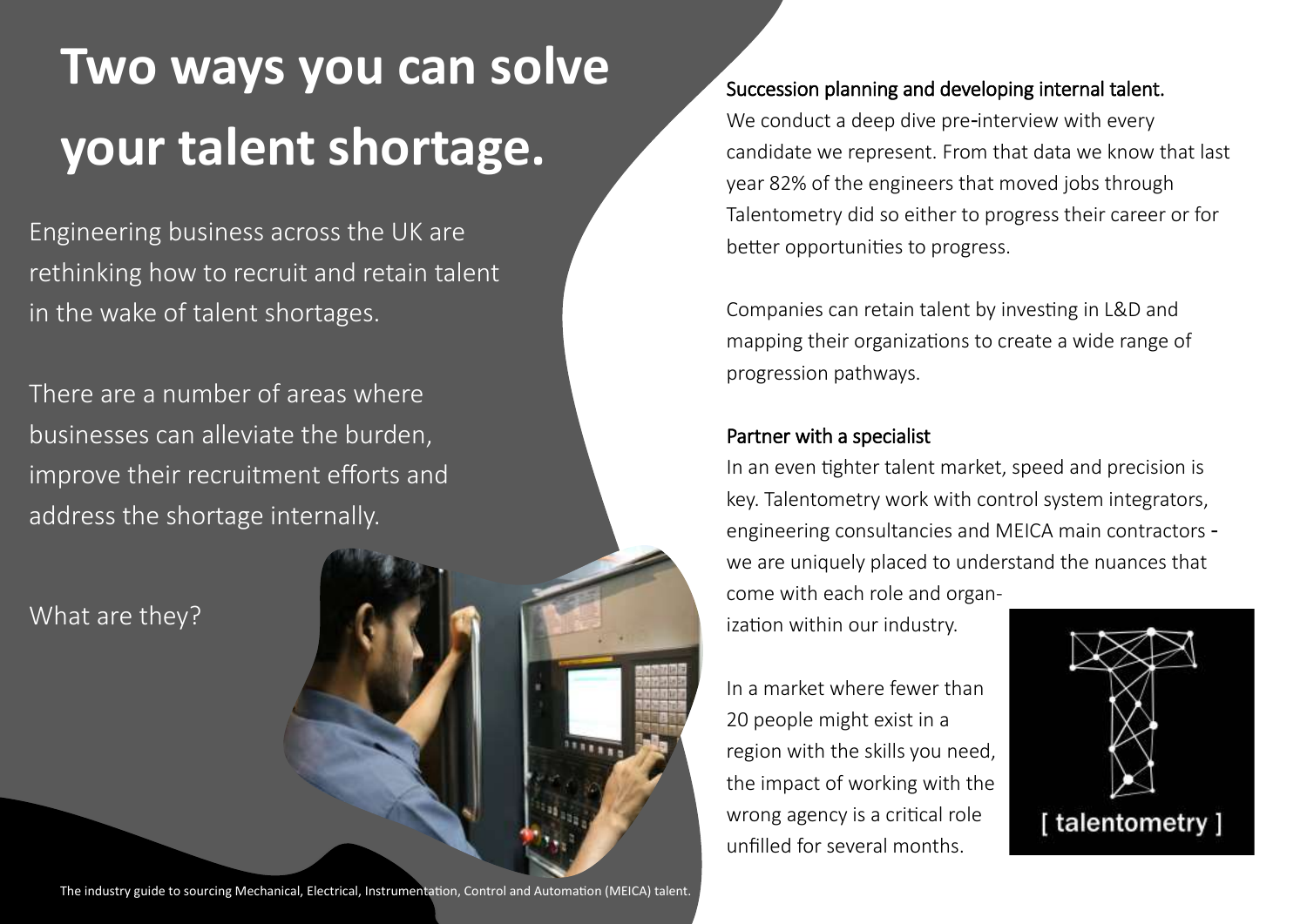### **What does good recruitment even look like?**

You can't manage what you don't measure.

We take a data driven approach to defining good recruitment. A good recruiting metric should tell a story, help benchmark performance and results, establish expectations, determine ROI and help with data driven decision making on HR issues at board level.

Here are some key metrics we can help organizations to improve:

- Cost of Vacancy vs Cost of **Hire**
- New Hire Failure Rate
- **Turnover of New Hires** 
	- **Offer Acceptance Rate**
- % of Hard to Fill Roles **Time to Fill**
- Offer to Accept
	- Interview to Offer
		- Decline to Offer





### [talentometry]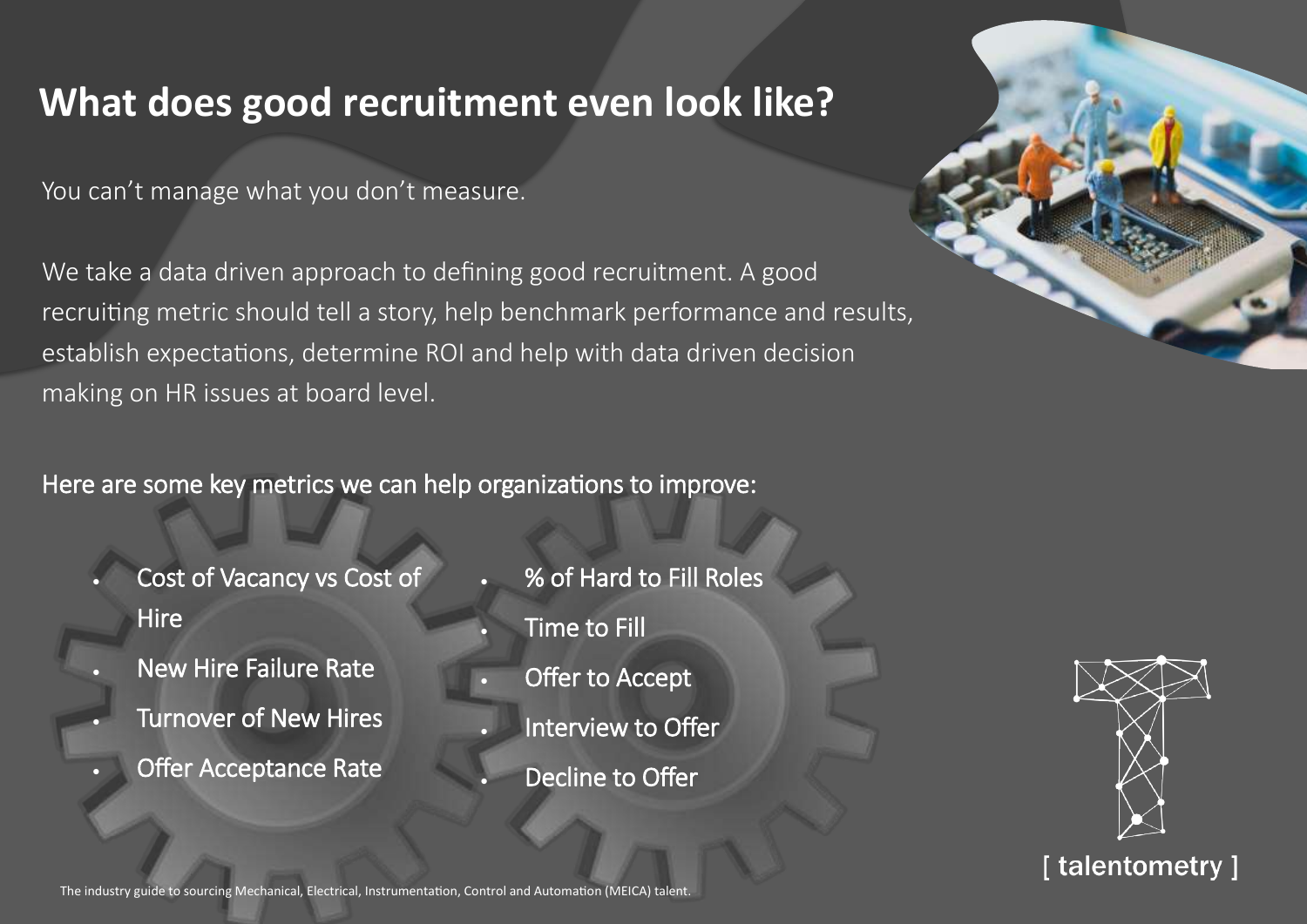### **No time for diversity? You're missing out on good people.**

There is a huge focus from governments all over the world, large engineering businesses, and MEICA sub contractors to recruit and train people from different backgrounds - candidates in todays marketplace have never been more diverse!

The government has, and continues to evolve immigration laws to allow entry to talented engineers.

Ensuring you have a culture that is inclusive of different people is important to access this new talent. In order to access this market, inclusivity must be felt throughout the recruitment process as well as the company culture to retain people.

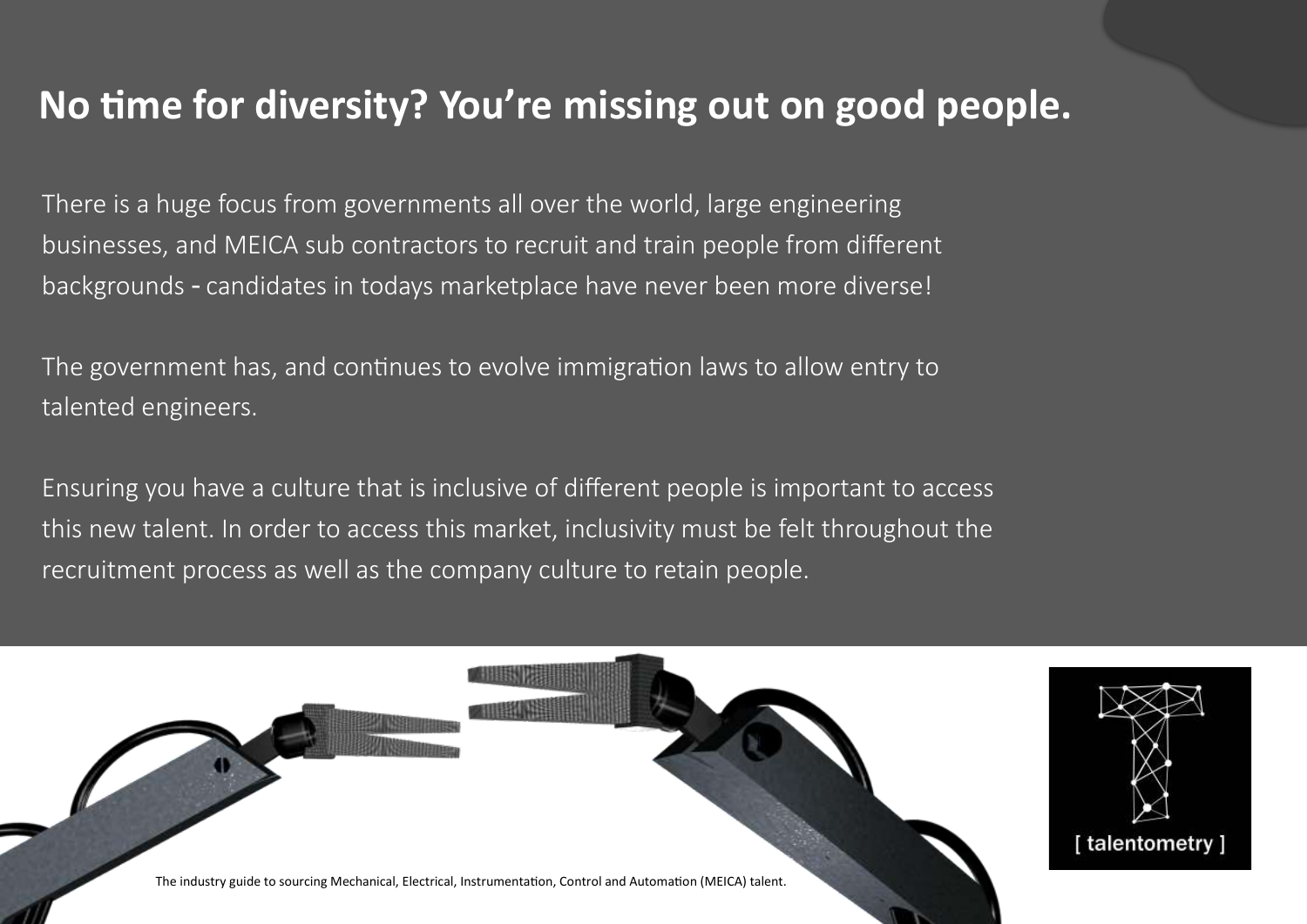## **What are MEICA engineers looking for now?**

So, how can your company position itself to attract and hire the best candidates in this climate?

You may be surprised to see what engineers are looking for...



### Our Data

MEICA covers a wide range of professions - some office based, some site, and some that involve a mixture. Whilst this information is summarised below, we can take a deep dive on your role and market segment on a wide range of areas for example over time / working away expectations.

#### Job Security & Professional Development

Similar to the last financial crisis, employees want to know you have a full order book. This must now be in a context that shows how it can support their progression.

### Flexibility

One of the key reasons why engineers want to move after compensation and progression is a lack of flexibility.

### Autonomy

For PLC /SCADA engineers this might mean being able to solve problems outside of arbitrary software standards. Much wider, engineers want to be trusted to manage their own diaries and workloads.

#### **Culture**

Whilst the pandemic has shown the benefits of greater flexibility and autonomy, employees still want to feel a part of a social community that is inclusive.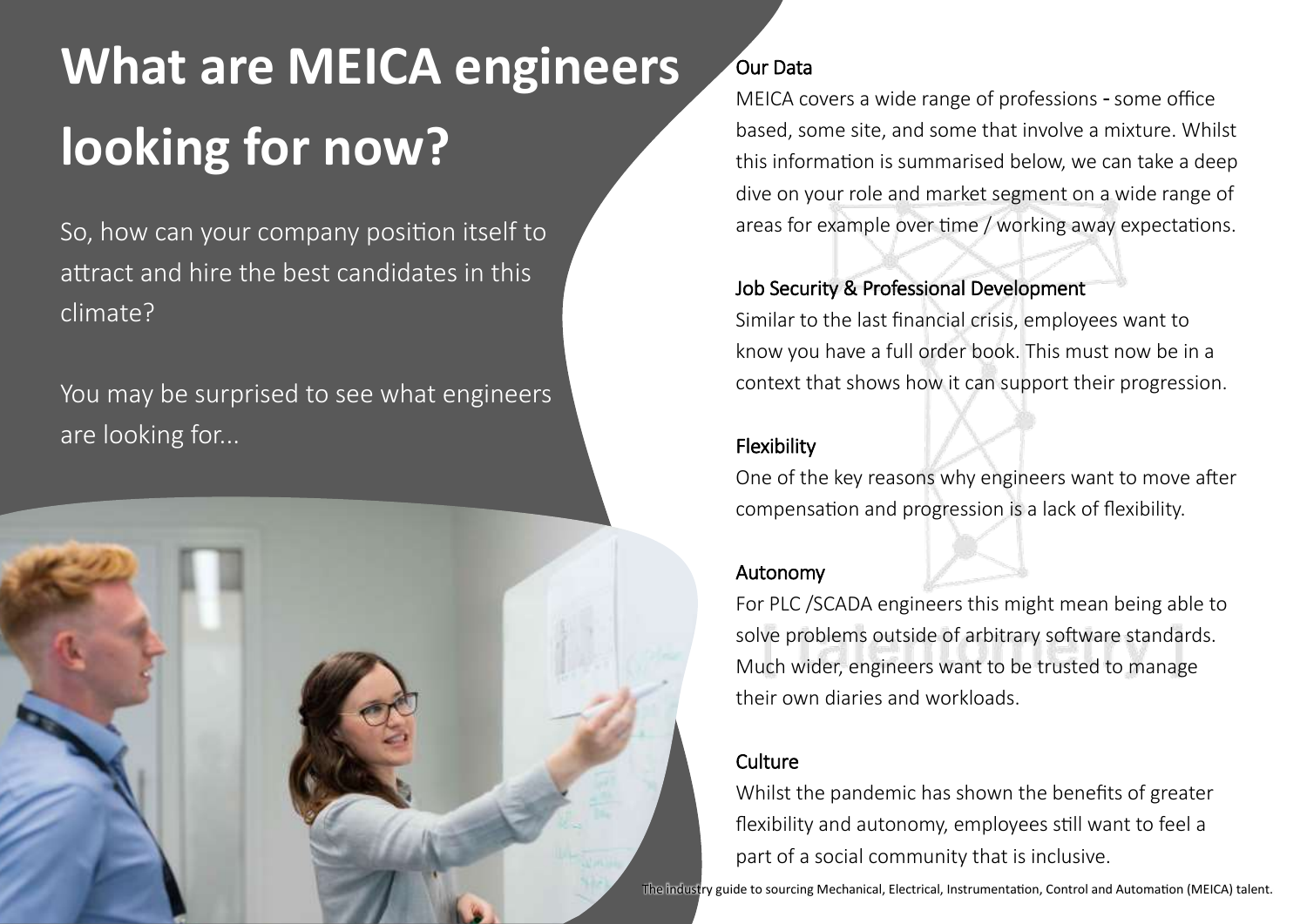In a candidate-short market, the only way to cut through the endless noise of a crowded job market is by putting their experience first and communicating what you can do against the candidate's most pressing concerns.

This means replacing your generic robot shopping list of requirements with a human story about your business that speaks to the target group of engineers you are trying to recruit - we can help you craft this narrative based on our live data.



### **The ideal MEICA candidate experience**

An authentic and human candidate experience is hard to achieve and takes time to develop. This is what it might look like:

- Targeted initial approach that is personal
- Proper, regular communication
- Clear explanation of the hiring process and timeline
- Realistic progress updates
- Clearly defined roles
- The company's place in the market and ambitions outlined
- Opportunity to speak with potential team members
- Feedback after each interaction
- Meeting with the Director / Strategic Decision Maker
- Transparency on the award of compensation (salary / benefits)
- Clear plan for onboarding
- Outlining a career plan throughout the process
- Defining autonomy and flexibility in the role